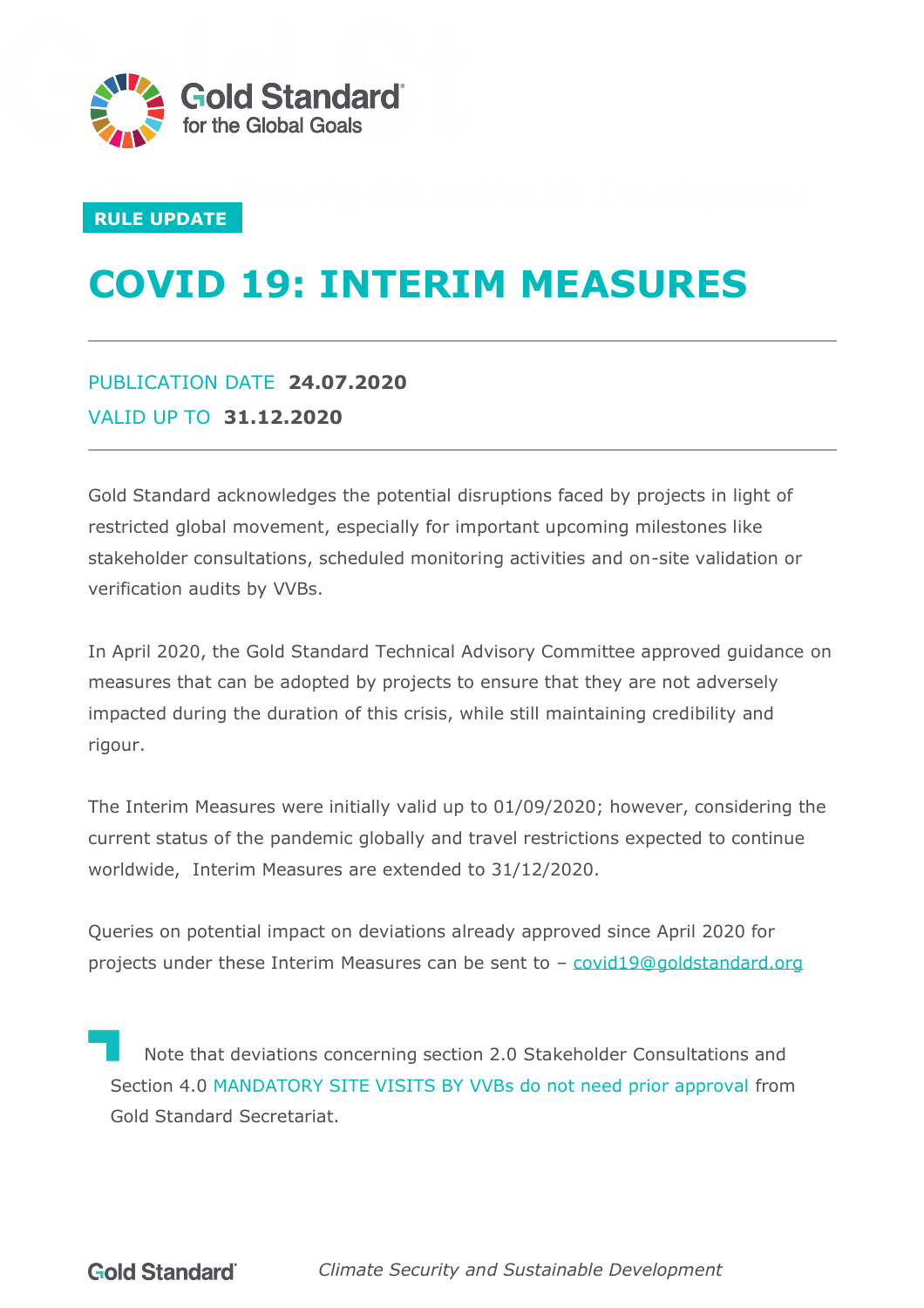# **RULE UPDATE: COVID 19-INTERIM MEASURES**

# PUBLICATION DATE **06.04.2020**

#### VALID UP TO**01.09.2020**

The Gold Standard recognises and acknowledges the additional challenges and hardship that the COVID-19 pandemic places on projects. The Gold Standard is putting in place Interim Measures to provide as much flexibility as possible to enable the ongoing success of Gold Standard projects.

Interim measures will be in place globally until 1st September 2020, and may be extended.

The Gold Standard is continuously monitoring COVID-19 across the world and may extend; or update these Interim Measures as necessary considering how the pandemic develops and affects countries, regions and geographies to different degrees at different times.

# 1| RATIONALE AND TARGET AUDIENCE

#### 1.1 | **RATIONALE**

1.1.1 | Due to COVID -19 outbreak and subsequent travel restrictions announced by many countries, Gold Standard recognises the associated challenges for projects, developers and Validation and Verification Bodies (VVBs). Gold Standard is committed to support projects, developers and VVBs in these circumstances. These Interim Measures aim to provide flexibility with different steps of the Gold Standard certification cycle without compromising the quality and rigour of the Standard.

#### **TARGET AUDIENCE**

1.2.1 | The Gold Standard announces the following guidance for project developers, VVBs and [SustainCERT](https://www.sustain-cert.com/) on how project implementation & audit requirements may be managed in the interim period.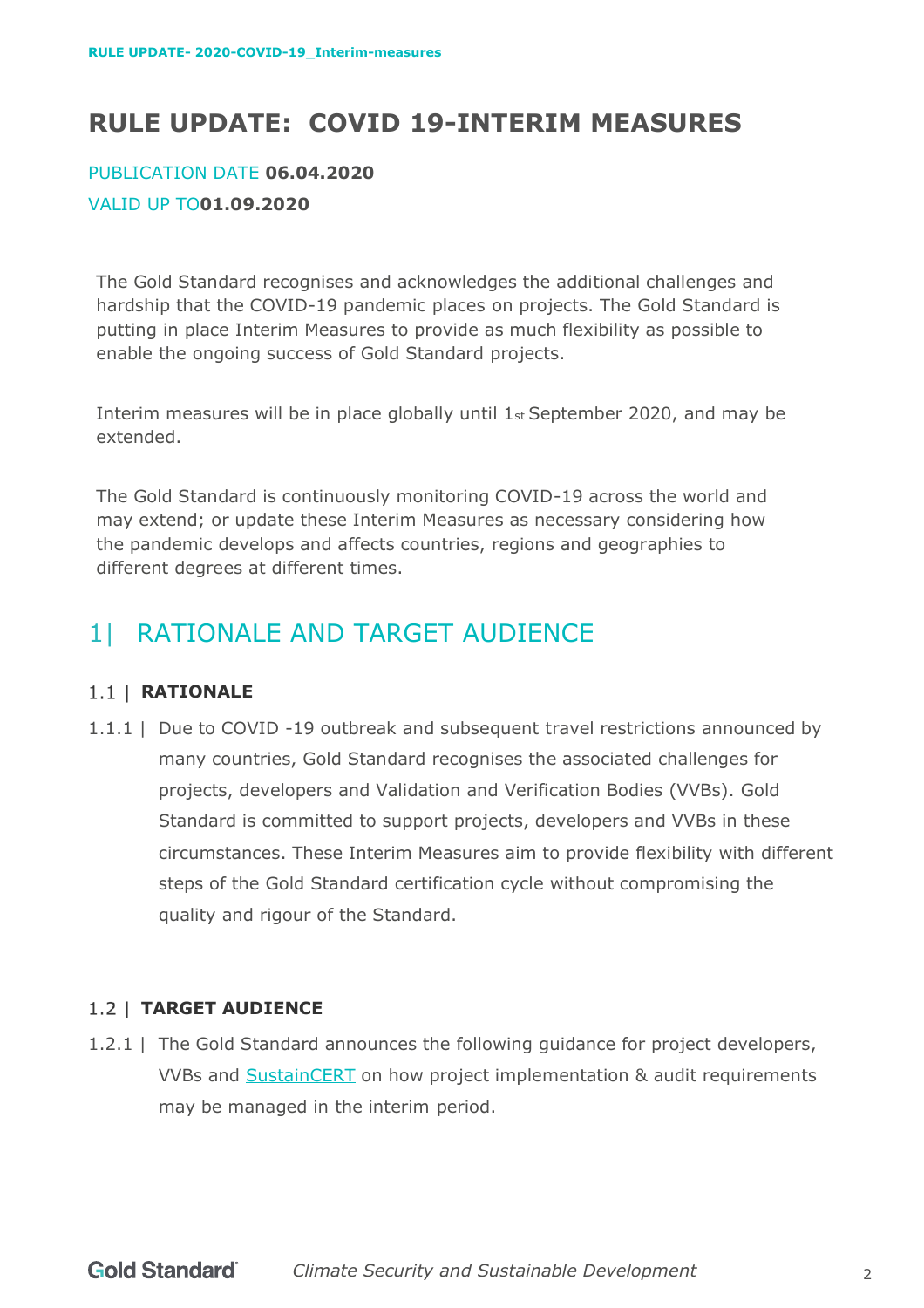### 2| STAKEHOLDER CONSULTATIONS

The Project developer may apply following interim measures in cases where physical stakeholder consultation meetings cannot reasonably be conducted by projects due to COVID-19, and the projects are submitted for preliminary review before the end date of the validity period of this guidance.

#### **ALTERNATIVE MEASURES**

2.1.1 | The project developer may postpone physical meeting and the stakeholder feedback round for Gold Standard project/POA/VPAs until the COVID-19 situation eases. However, PoA Design Consultations shall proceed as normal since design consultation does not necessarily require a physical meeting.

#### 2.2 | **REQUIREMENTS**

- 2.2.1 | In cases where stakeholder meetings have been postponed, the project shall conduct the physical meetings and stakeholder feedback round before the project is submitted for Gold Standard design review.
- 2.2.2 | Relevant comments received on the project design, Sustainable Development Assessment and Safeguarding Principles etc. during the postponed physical stakeholder consultation meeting, shall be accounted for and reflected in the project documentation submitted for Design Review.

#### 2.3 | SUBMISSION OF STAKEHOLDER CONSULTATION REPORT

- 2.3.1 | The project developer may submit the project/CPA/VPA for Preliminary Review without conducting the physical meeting and stakeholder feedback round.
- 2.3.2 | The project developer shall submit the draft Stakeholder Consultation Report with self assessment of Sustainable Development Goals and safeguards assessment with other required documents for preliminary review.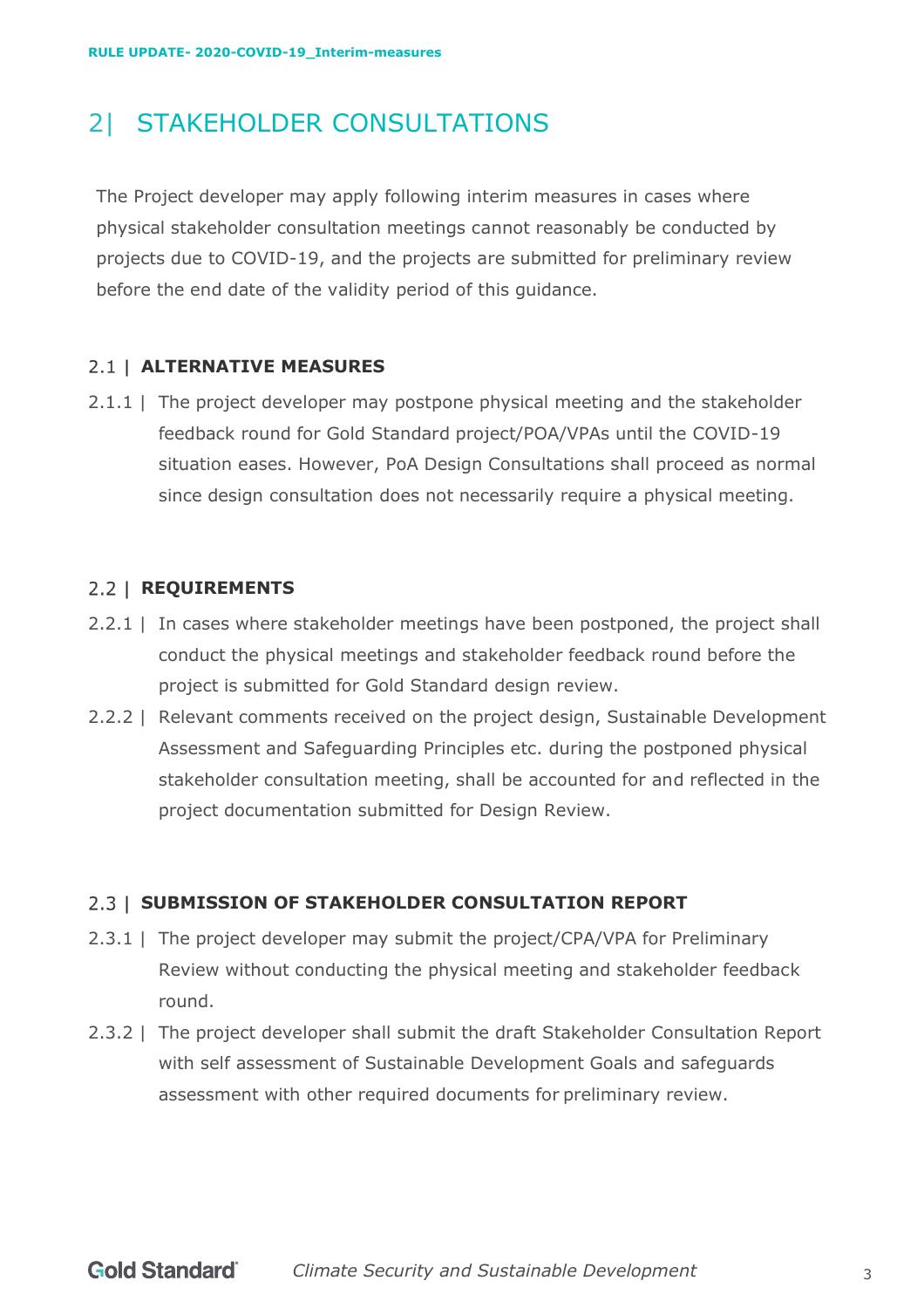# 3| MONITORING REQUIREMENTS:

COVID-19 may affect ongoing monitoring activities, and projects could face difficulties in conducting monitoring as per the registered monitoring plan.

#### **ALTERNATIVE MEASURES**

- <span id="page-3-0"></span>3.1.1 | The project developer may seek deviations from the registered monitoring plan on a case by case basis for the interim period:
	- a. **Alternative monitoring approach:** The project developer may propose an alternative monitoring approach/arrangements. For example, the project developer may seek deviation for the application of technology<sub>1</sub> based on remote monitoring (through remote sensing, relevant proxy remotemonitorable data etc.), which enables the project to meet the monitoring requirements while ensuring completeness and conservativeness of the monitored parameters.
	- b. **Postpone monitoring:** The project developer may seek deviation to suspend the monitoring until the end of the validity period of the interim measures. The project shall be able to complete the monitoring at a later stage and/or apply credible, conservative assumptions or discount factors to the extent required to ensure that GHG emission reductions or removals will not be overestimated as a result of the postponement of monitoring. For example, where possible, monitoring can be done retrospectively (where data is recorded by the project but must be downloaded), or through interpolation of the monitoring period. For interpolations, a reasonable discount factor (for example, 20% reduction on metrics) should be applied to account for higher uncertainty.
	- c. **Gap in Monitoring:** The project developer may seek approval for a 'gap' period in monitoring until the end of validity period of interim measures and extend the current project crediting period by a period equal to the gap period.

#### <span id="page-3-1"></span>**3.2 | REQUIREMENTS**

- 3.2.1 | The project developer can only request any of the above deviations for monitoring during the period of the Interim Measures (this guidance).
- 3.2.2 | The project developer shall:

<sup>&</sup>lt;sup>1</sup> The developer and VVBs may refer to example cases available at https://www.climateledger.org/en/Knowledge.25.html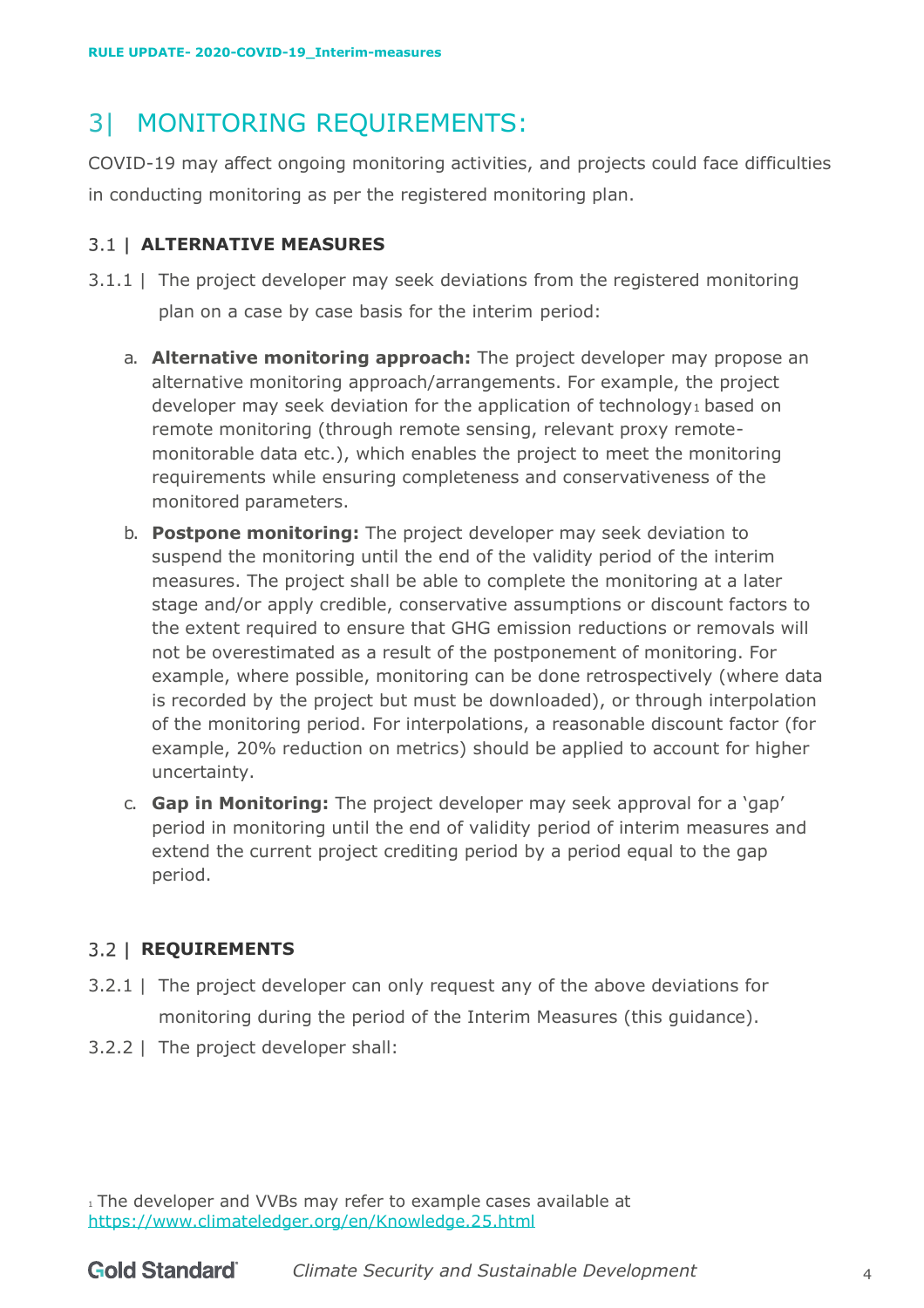- ⎯ Submit the deviation request before the end of the validity period of interim measures;
- ⎯ Clearly state the start and end date of the monitoring period for which deviation applies. Where the end date of deviation is not known at the time of application and is intended to be the end date of the Interim Measures, the deviation request should state 'End of Interim Measures'. The monitoring deviation will end 28 calendar days from the Gold Standard declared end date of the Interim Measures. Project proponents that can re-establish monitoring sooner, may resort to the original registered monitoring plan sooner, clearly reporting the date of changing from interim to registered monitoring.

#### **SUBMISSION OF DEVIATION REQUEST**

3.3.1 | When seeking deviations on account of all three approaches listed above, the project developer shall complete the [Deviation Request Form](https://globalgoals.goldstandard.org/deviation-request-form/)<sup>2</sup> and send to Gold Standard at ["covid19@goldstandard.org"](mailto:vvb@goldstandard.org).

#### **GUIDELINES FOR VVBs AND SUSTAINCERT**

3.4.1 | In case of paragraph [3.1.1](#page-3-0) [b,](#page-3-1) the VVBs and SustainCERT shall determine whether the project has applied sufficiently conservative values and/or approach for the monitoring period for which the postponement applies.

### 4| MANDATORY SITE VISITS BY VVBs:

The Validation and Verification bodies & SustainCERT<sup>3</sup> may apply following interim measures in cases where on-site inspections cannot reasonably be performed due to COVID-19 and travel restrictions.

<sup>2</sup> <https://globalgoals.goldstandard.org/t-deviation-request-form>

<sup>3</sup> For microscale project/PoAs/VPAs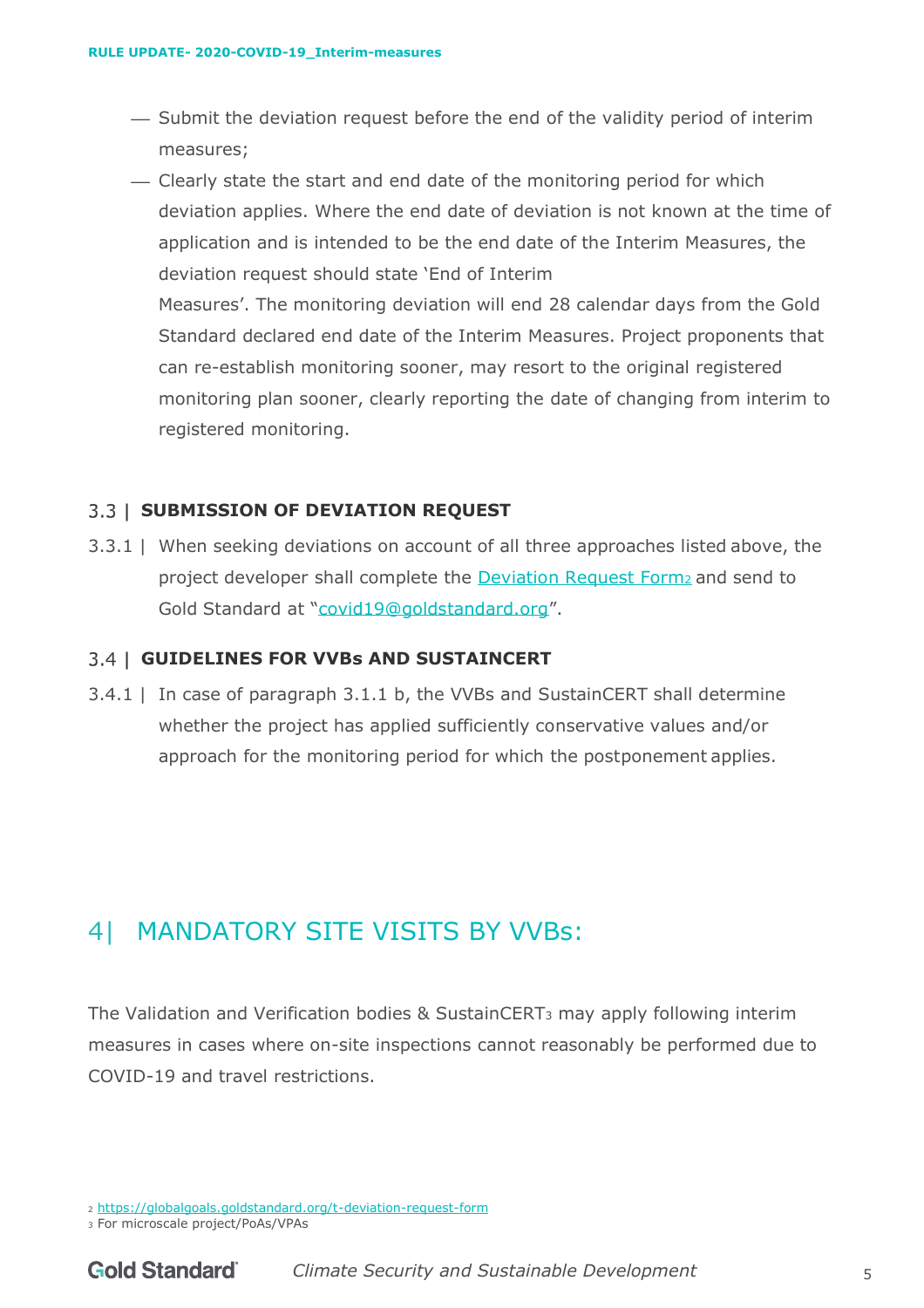#### **ALTERNATIVE MEASURES**

- <span id="page-5-1"></span><span id="page-5-0"></span>4.1.1 | Alternative Measures relating to mandatory on-site visits for VVBs audits include:
	- a. A VVB may postpone site visits for on-site inspections, taking into account the rules of relevant national and local authorities (local to the DOE offices as well as to locality of the site visits), World Health Organization (WHO) recommendations, policies of the VVB (if any) and other relevant travel restrictions and guidance (for example, a requirement to self-isolation upon return from specific countries).
	- b. If site visit cannot be postponed due to significant impact of delaying the site visit on VVB and/or project developer due to timeline/commitment as per validation/verification or GS-VERs delivery agreement, VVB may replace mandatory on-site visits with remote audits. The audit may include but not limited to validation, verification, the inclusion of VPAs, design change review etc.

#### <span id="page-5-2"></span>**REQUIREMENTS**

- 4.2.1 | In case of [4.1.1](#page-5-0) [a t](#page-5-1)he VVB shall complete the on-site inspection as normal when the COVID-19 situation eases.
- 4.2.2 | In case of [4.1.1](#page-5-0) [b t](#page-5-2)he VVB shall:
	- I. Use validation/verification techniques<sup>i</sup> and advanced communication technology solutions to validate/verify information and compliance with applicable requirements to the extent possible, to ensure the completeness and credibility of the audit;
	- II. Use means such as, but not limited to, tele/video meetings; interviews with relevant stakeholders, local authorities, project participants, persons responsible for data collections, end user and/or beneficiaries of the project; photographic evidence, video recordings; data collection using drones, satellite image (where possible); relevant documents; and other publicly available information.
	- III. Transparently disclose in the audit report that
		- ⎯ The audit is undertaken remotely and
		- ⎯ Describe the alternative means used and justification that they are sufficient for the audit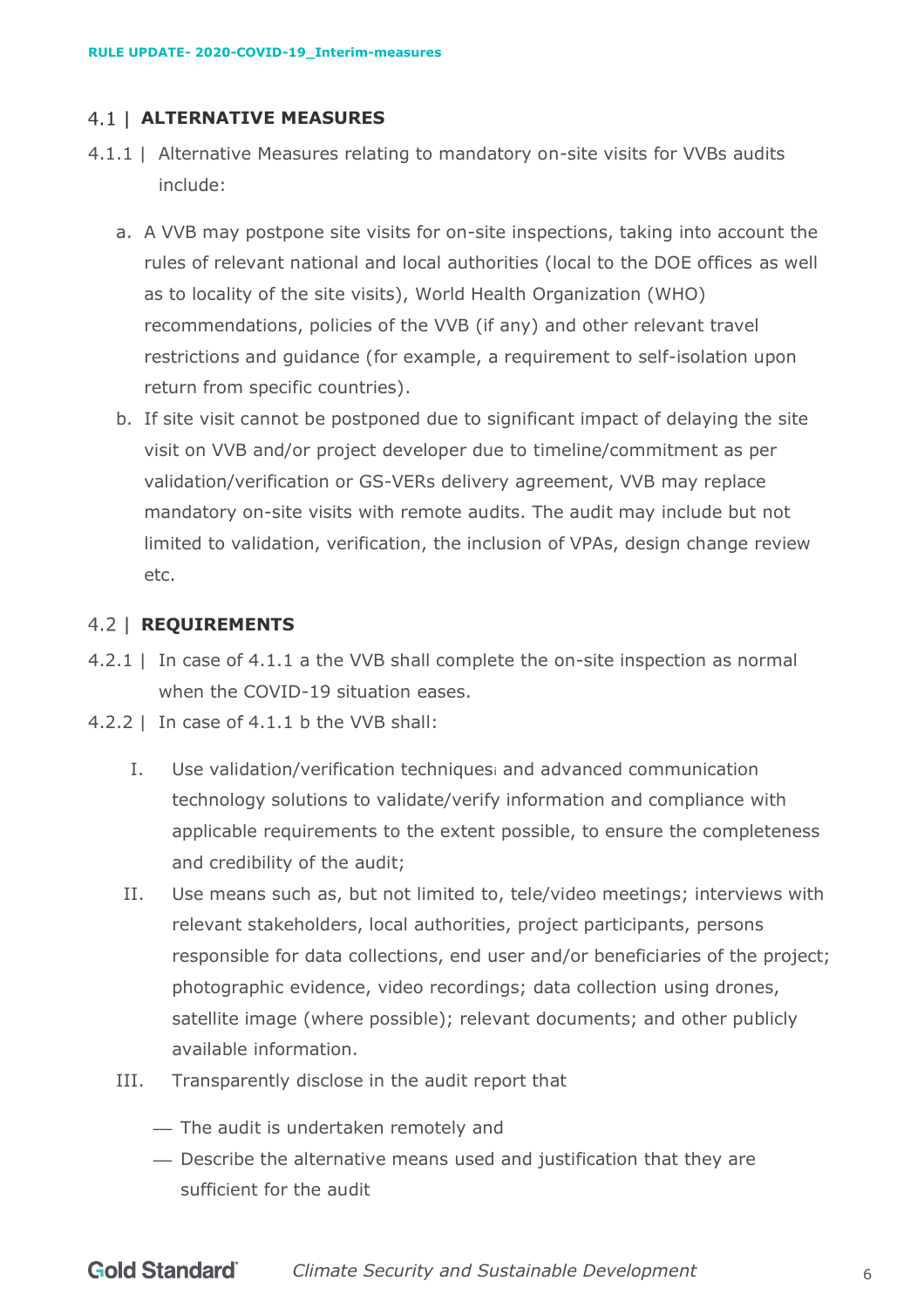IV. Must submit the audit report requesting design certification and/or performance certification within Six (6) months of the declared end date of the Interim Measures.

#### **GUIDELINES FOR VVBs**

- 4.3.1 | The maximum monitoring period that VVB can verify based on remote audit (paragraph [4.1.1](#page-5-0) [b\)](#page-5-2) is two years.
- 4.3.2 | In cases of apparent malfeasance observed/identified at a later stage, GS retains the right to take retrospective action including retracting issued VERs, suspending project registration and/or withdrawing the accreditation of the VVB.

### 5| SUBMISSION TIMELINES:

#### **EXTENSION REQUEST**

- 5.1.1 | Where project submission timelines are affected by COVID-19, the project developer may seek an extension by submitting a request to Gold Standard. It includes but is not limited to the following key submission stages:
	- ⎯ Submission of the project within one year of start date;
	- ⎯ Successful completion of validation within two years of the date of project Listing;
	- ⎯ Completion of first Verification within two years (5 years in case of A/R) of project Implementation Date or Design Certification or design certification renewal, whichever is later;
	- ⎯ Submission of Design Review no later than the last date of current certification cycle;
	- ⎯ Claiming Retroactive Crediting (Extension of Retroactive Crediting period to cover delays in addition to maximum allowed period of 2 years);
	- Submission of annual report.

#### **REQUIREMENTS**

5.2.1 | When seeking extensions, the project developer shall demonstrate with evidence (such as public statements from relevant authorities on travel restrictions) that the project submission is affected due to COVID-19. For example, the project must be able to demonstrate that all the necessary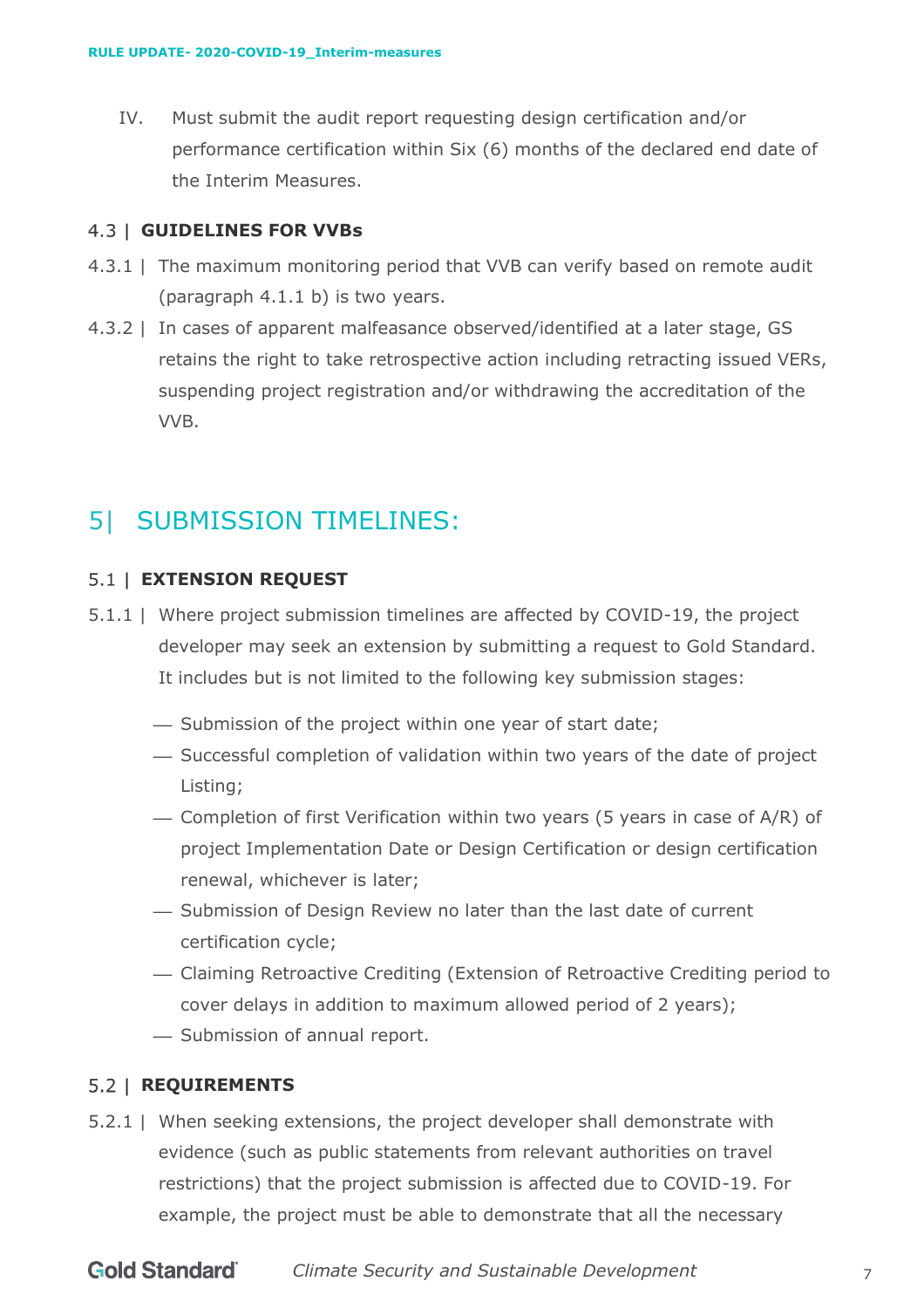actions for submission of the project within the first year of start date were taken and evidence such as proof of stakeholder engagement, agreement with VVBs, etc. are available to validate the claim.

5.2.2 | Extension requests shall be submitted before the declared end date of these Interim Measures.

#### **SUBMISSION OF EXTENSION REQUEST**

5.3.1 | The project developer shall complete the [Deviation Request Form](https://globalgoals.goldstandard.org/deviation-request-form/) and send the request to Gold Standard at ["covid19@goldstandard.org"](mailto:vvb@goldstandard.org).

### 6| FURTHER SUGGESTIONS

The Gold Standard encourages all stakeholders, including project developers, VVBs, practitioners and other interested parties to send suggestions on alternative measures and means that can be used to facilitate the stakeholder consultations, monitoring, validation & verification to support Gold Standard projects. Please send your suggestions to Gold Standard at ["covid19@goldstandard.org"](mailto:vvb@goldstandard.org).

i Recommended validation/verification techniques

In assessing the information, the VVB shall apply the means of validation and verification, including, but not limited to:

- i. Cross checks between information provided in the PDD/PoA-DD/Monitoring report and information from third-party or publicly available sources other than those used; if available, the DOE's sectoral or local expertise; and, if necessary, independent background investigations.
- ii. Telephone, video or email Interviews with relevant stakeholders in the host country, such as personnel with knowledge of the Project/PoA design and implementation;
- iii. Cross checks between the information provided by interviewed personnel (i.e. by checking sources or other interviews) to ensure that no relevant information has been omitted;
- iv. Reference to available information relating to programme, projects or